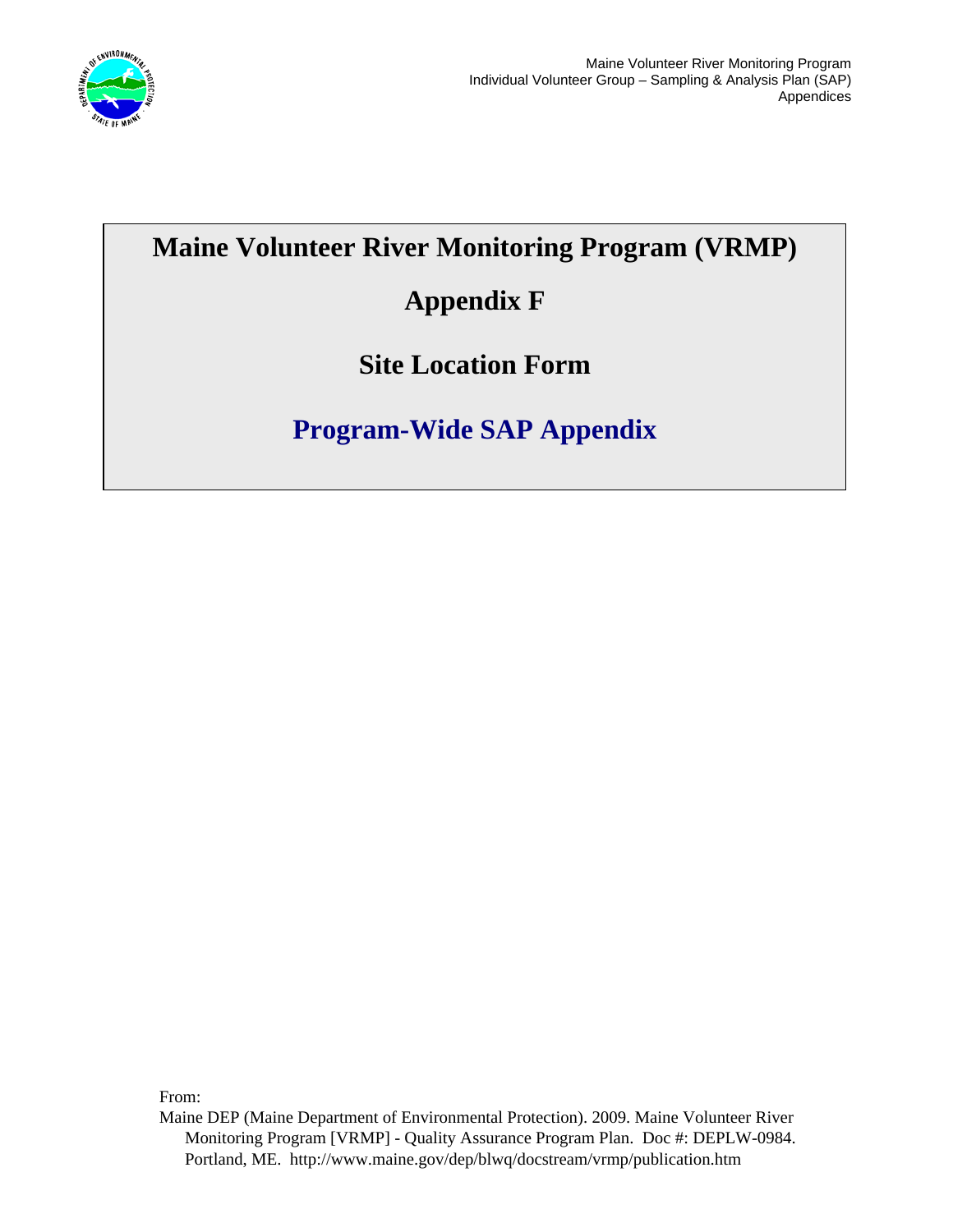

### **Volunteer River Monitoring Program SITE DESCRIPTION FORM**



| <b>STATION ID #:</b>                                                                                               |                    |                                                        |  |                |                                                                                        | <b>SITE NAME:</b>                                           |            |                                     |                                          |                                                     |             |                      |
|--------------------------------------------------------------------------------------------------------------------|--------------------|--------------------------------------------------------|--|----------------|----------------------------------------------------------------------------------------|-------------------------------------------------------------|------------|-------------------------------------|------------------------------------------|-----------------------------------------------------|-------------|----------------------|
| <b>STREAM/RIVER NAME:</b>                                                                                          |                    |                                                        |  |                |                                                                                        | DATE:                                                       |            |                                     |                                          |                                                     |             |                      |
| TOWN:                                                                                                              |                    |                                                        |  |                |                                                                                        | <b>UTM NORTHING:</b>                                        |            |                                     |                                          |                                                     |             | <b>MAKE/MODEL:</b>   |
| <b>VRMP Use Only</b><br><b>STATUTORY STREAM</b><br><b>CLASSIFICATION</b>                                           |                    |                                                        |  |                |                                                                                        | UTM EASTING:<br>-----DATUM MUST BE IN NAD83 or WGS84----    |            | 0                                   |                                          | <b>ESTIMATED GPS</b><br><b>ACCURACY:</b>            |             |                      |
|                                                                                                                    |                    |                                                        |  |                |                                                                                        |                                                             |            |                                     |                                          |                                                     |             |                      |
| <b>POLLUTION ISSUES:</b>                                                                                           |                    |                                                        |  |                |                                                                                        |                                                             |            |                                     |                                          |                                                     |             |                      |
| <b>RIPARIAN DISTURBANCE:</b>                                                                                       |                    | YES / NO                                               |  |                |                                                                                        | If YES, describe:                                           |            |                                     |                                          |                                                     |             |                      |
| <b>CANOPY COVER:</b>                                                                                               |                    | $0 - 20%$                                              |  | $20 - 40%$     |                                                                                        |                                                             | $40 - 60%$ |                                     | $60 - 80%$                               |                                                     | $80 - 100%$ |                      |
| <b>CHANNEL WIDTH:</b><br>(estimated or measured)                                                                   |                    | circle:<br>(feet / meters)                             |  |                | *AVOID IF SAFETY IS AN ISSUE *<br><b>MID-CHANNEL DEPTH:</b><br>(estimated or measured) |                                                             |            | circle:<br>(feet / meters)          |                                          |                                                     |             |                      |
| <b>DOMINANT/ PRIMARY STREAM</b><br><b>BOTTOM HABITAT TYPE:</b>                                                     |                    | <b>FINES</b>                                           |  | <b>SAND</b>    |                                                                                        | <b>BOULDER</b>                                              |            | <b>GRAVEL</b>                       |                                          | <b>COBBLE</b>                                       |             | <b>BEDROCK/LEDGE</b> |
| <b>SECONDARY STREAM BOTTOM</b><br><b>HABITAT TYPE:</b>                                                             |                    | <b>FINES</b>                                           |  | <b>SAND</b>    |                                                                                        | <b>BOULDER</b>                                              |            | <b>GRAVEL</b>                       |                                          | <b>COBBLE</b>                                       |             | <b>BEDROCK/LEDGE</b> |
| <b>DOMINANT RIPARIAN VEGETATION:</b>                                                                               |                    | <b>WETLAND</b><br><b>VEGETATION</b><br>(e.g. CATTAILS) |  | <b>GRASS</b>   | <b>SHRUB</b><br>(ALDERS,<br>DOGWOOD, ETC.)                                             |                                                             |            | <b>MIXED</b><br><b>SUCCESSIONAL</b> |                                          | <b>MATURE TREES</b>                                 |             | <b>FERNS</b>         |
| <b>POSITION</b><br><b>SAMPLE TO BE</b><br><b>COLLECTED</b>                                                         | <b>HORIZONTAL:</b> | <b>MIDDLE</b>                                          |  | <b>THALWEG</b> |                                                                                        | <b>EDGE, NEAR</b><br><b>OUTSIDE OF RIVER</b><br><b>BEND</b> |            | <b>DOCK</b>                         |                                          | <b>EDGE OF</b><br><b>CONSTRICTED</b><br><b>AREA</b> |             | <b>FROM A BRIDGE</b> |
| (Refer to Table<br>1 on Page 2 for<br>quidance)                                                                    | <b>VERTICAL:</b>   | <b>MID-DEPTH OF WATER</b>                              |  |                | > HALF-ARM'S LENGTH DEPTH INTO<br>WATER ( $\approx$ 1 $\frac{1}{2}$ FEET)              |                                                             |            |                                     | <b>DEPTH PROFILE</b><br>(1-m increments) |                                                     |             |                      |
| <b>NO</b><br>IS THE SAMPLING LOCATION IN THE "CENTER OF FLOW" AS DESCRIBED IN TABLE 1 ON THE PAGE 2?<br><b>YES</b> |                    |                                                        |  |                |                                                                                        |                                                             |            |                                     |                                          |                                                     |             |                      |



#### **CONTINUED ON NEXT PAGE**